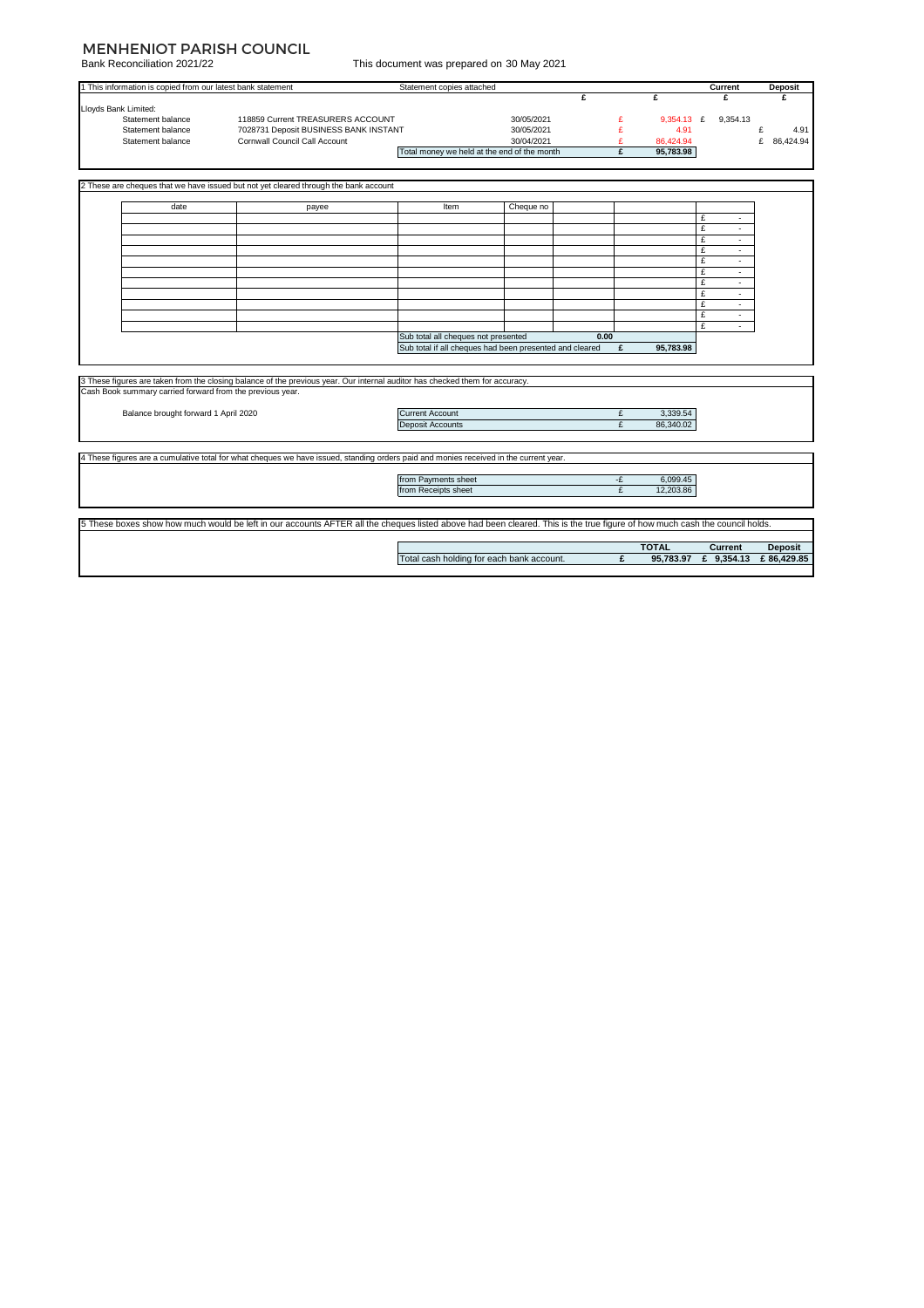

J31B5T016QEMBA0000008009001002 393 000

MENHENIOT PARISH COUNCIL MR JOHN HESKETH **LAMBEST COTTAGE MENHENIOT LISKEARD** CORNWALL **PL14 3RE** 



# Your account statement

Issue date: 28 May 2021 Write to us at: PO Box 1000, Andover Call us on: 0345 072 5555  $(from UK)$ +44 1733 347338 (from Overseas) Visit us online: www.lloydsbank.com

Your branch: **LISKEARD** 

Sort code: 30-95-08 Account number: 00118859 BIC: LOYDGB21465 IBAN: GB28 LOYD 3095 0800 1188 59

## **TREASURERS ACCOUNT**

MENHENIOT PARISH COUNCIL

#### **Account summary**

## **Palance On 30 Apr 2021**

| DAIRING ON 30 APT CULL | ETC'OAT'OT |
|------------------------|------------|
| <b>Total Paid In</b>   | £959.00    |
| <b>Total Paid Out</b>  | £3,996.68  |
| Balance On 26 May 2021 | £9.354.13  |
|                        |            |

### **Account activity**

|                  | Payment    |                                                                  |               |                |             |
|------------------|------------|------------------------------------------------------------------|---------------|----------------|-------------|
| Date             | Type       | <b>Details</b>                                                   | Paid In $(E)$ | Paid Out (£)   | Balance (f) |
| 30 Apr 21        |            | <b>STATEMENT OPENING BALANCE</b>                                 |               |                | 12,391.81   |
| 04 May 21        | <b>FPI</b> | CLEIN VJ CLEIN 12B RP4659988053660100 205082<br>10 04MAY21 20:10 | 12.00         |                | 12,403.81   |
| 10 May 21        | <b>DEB</b> | IZ *Liskeard Stati CD 8028<br>08MAY21                            |               | 26.50          | 12,377.31   |
| 10 May 21        | <b>DEP</b> | 500190                                                           | 947.00        |                | 13,324.31   |
| 18 May 21        | <b>DEB</b> | IZ *Liskeard Stati CD 8028                                       |               | 7.70           | 13,316.61   |
| 20 May 21        | <b>DD</b>  | <b>ICO ZA368583</b>                                              |               | 35.00          | 13,281.61   |
| 21 May 21        | <b>BP</b>  | <b>MENHENIOT PCC</b>                                             |               | 1,200.00       | 12,081.61   |
| 21 May 21        | <b>BP</b>  | <b>CHERRY FAYRE</b>                                              |               | 379.99         | 11,701.62   |
| 24 May 21        | <b>DEB</b> | ZOOM.US 888-799-96 CD 8028                                       |               | $14.39 \times$ | 11,687.23   |
| 26 May 21        | <b>BP</b>  | JOHN HESKETH                                                     |               | 537.20         | 11,150.03   |
| 26 May 21        | <b>BP</b>  | <b>KYLEIGH NEWBOULD</b>                                          |               | 181.75         | 10,968.28   |
| 26 May 21        | <b>BP</b>  | HMRC - ACCOUNTS OF                                               |               | 127.80         | 10,840.48   |
| 26 May 21        | <b>BP</b>  | <b>SSE ENTERPRISE</b>                                            |               | 48.60          | 10,791.88   |
| 26 May 21        | <b>BP</b>  | <b>KEITH GOLDSMITH</b>                                           |               | 200.00         | 10,591.88   |
| 26 May 21        | <b>BP</b>  | <b>CORNWALL ALC</b>                                              |               | 68.31          | 10,523.57   |
| 26 May 21        | <b>BP</b>  | <b>CAME &amp; COMPANY</b>                                        |               | 855.44         | 9,668.13    |
| 26 May 21        | <b>BP</b>  | <b>PRYDIS</b>                                                    |               | 114.00         | 9,554.13    |
| 26 May 21        | <b>BP</b>  | MRS LINDA COLES                                                  |               | 200.00         | 9,354.13    |
| <b>26 May 21</b> |            | <b>STATEMENT CLOSING BALANCE</b>                                 | 959.00        | 3,996.68       | 9,354.13    |

The "Details" column in your statement shows the date that a Debit Card payment went into or came out of your account only if that happened on a weekend or a Bank Holiday.

#### **Payment types:**

FPI - Faster Payment **DEB - Debit Card** 

DEP - Deposit

**DD** - Direct Debit

**BP** - Bill Payment